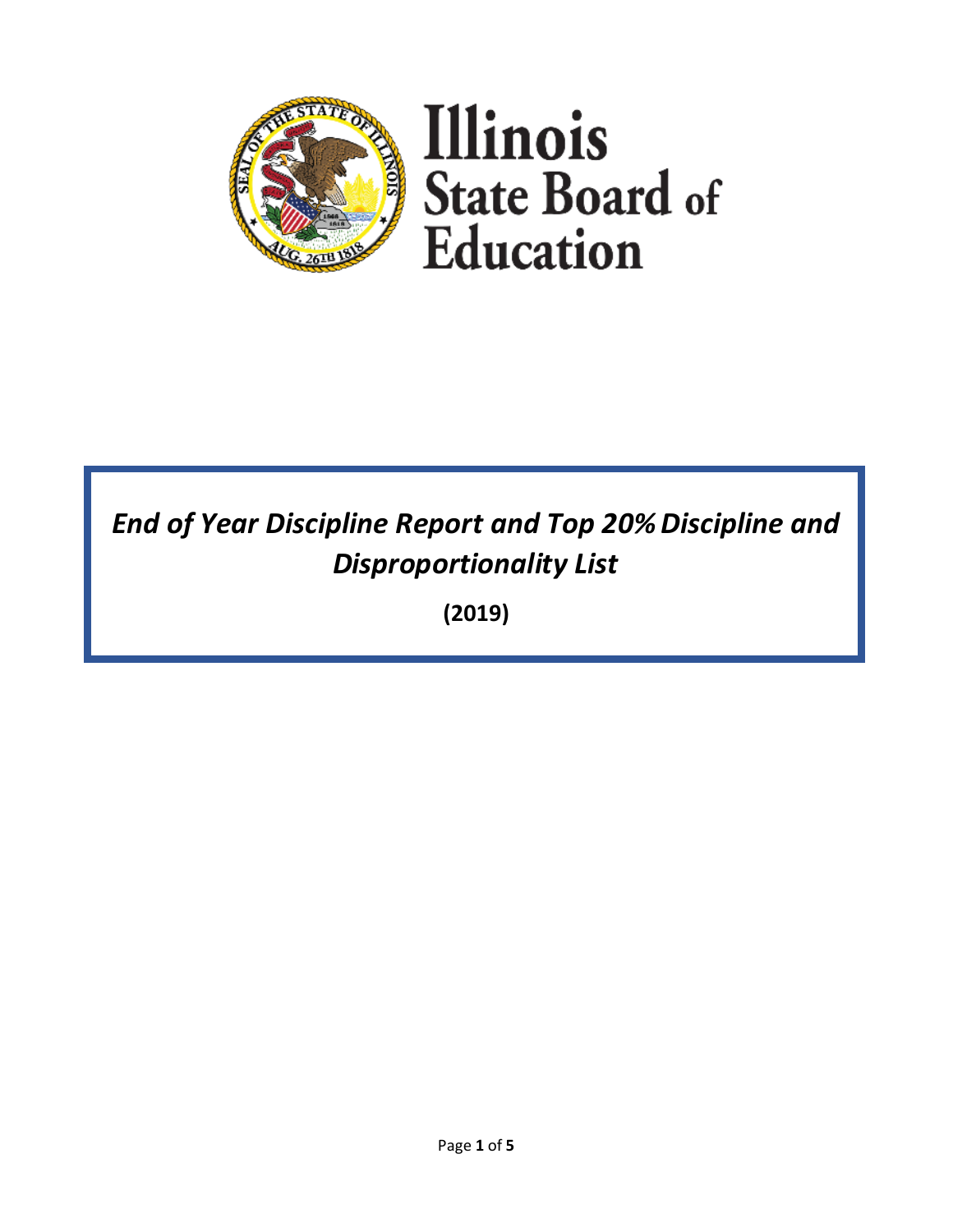# Metric Information

# Definition

- 1. The End of the Year Discipline Report is a report on student discipline in all school districts in Illinois, including State-authorized charter schools. The report must be posted on the Internet website of the State Board of Education on before October 31 annually. The report shall include data on the issuance of out-of-school suspensions, expulsions, and removals to alternative settings in lieu of another disciplinary action, disaggregated by race and ethnicity, gender, age, grade level, whether a student is an English learner, the incident type, and the duration if the discipline.
- 2. The Top 20% Discipline Inequality List represents the top 20% of school districts based on the following metrics:
	- 1. Rate of Out of School Suspensions
	- 2. Rate of Expulsions
	- 3. Racial Disproportionality

If a school district is in the top 20% in any of the 3 metrics for 3 consecutive years they will be required to submit a plan identifying the strategies that school district will implement to reduce the use of exclusionary disciplinary practices or racial disproportionality, or both if applicable. School districts that no longer meet the criteria described in any of the metrics for 3 consecutive years shall no longer be required to submit a plan and removed from the list.

# Report Metrics

End of the Year Discipline Data Report:

- 1. Total
- 2. Gender
	- o Male and Female
- 3. Race/Ethnicity
	- o White, Black, Hispanic, Asian, American Indian, Native Hawaiian/Pacific Islander, Two or More races
- 4. Grade Level
	- o K-8, 9-12
- 5. English Learner
- 6. Incident Type
	- o Alcohol, Violence with Physical Injury, Violence without Physical Injury, Drug Offenses, Dangerous Weapon -Firearm, Dangerous Weapon – Other, Tobacco
- 7. Duration in Days
	- $\circ$  Less than or equal to one day, 1.0-2.9 days, 3.0-4.9, 5.0-10.0, greater than 10 days.

Top 20% Inequality Discipline Report

- 1. All data for the End of Year Discipline Report
- 2. Count of white students
- 3. Count of students of color
- 4. Count of students of color out of school suspensions
- 5. Count of students of color out of school suspension
- 6. Count of white students' expulsions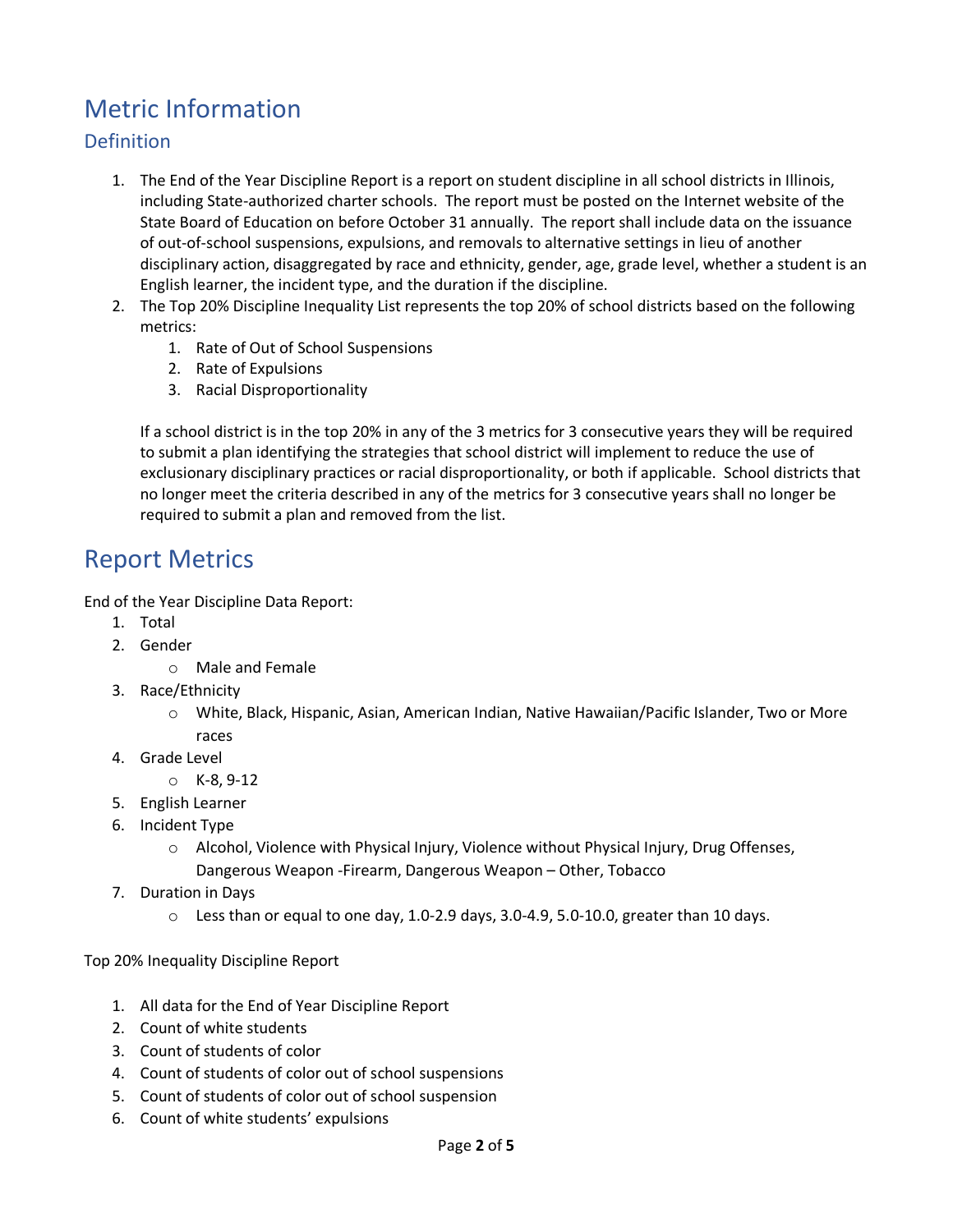- 7. Count of students of color expulsions
- 8. Eligible for suspensions metric
- 9. Suspensions calculated rate
- 10. Top 20% in suspensions calculated rate
- 11. Eligible for expulsions metric
- 12. Expulsions calculated rate
- 13. Top 20% in expulsions calculated rate
- 14. Eligible for racial disproportionality metric
- 15. Racial disproportionality calculated rate
- 16. Top 20% in racial disproportionality calculated rate
- 17. 3 Consecutive years flag

# Formula and Calculations

End of Year Discipline Report

• All metrics for the End of Year Discipline Report are simple counts/totals of discipline events in the indicated category.

### Top 20% Inequality Discipline Report:

- 1. Count of white students
	- Count of Distinct System Students ID's where Race id is 12 and FEenrollment is 1
- 2. Count of students of color
	- Count of Distinct System Student ID's where Race id is not 12 and FEenrollment = 1
- 3. Count of white students out of school suspensions
	- Count of Discipline records where Race id is 12 and Discipline action code is 04
- 4. Count of students of color out of school suspensions
	- Count of Discipline records where Race id is not 12 and Discipline action code is 04
- 5. Count of white students' expulsions
	- Count of Discipline records where Race id is 12 and Discipline action code is 01 or 02
- 6. Count of students of color expulsions
	- Count of Discipline records where Race id is not 12 and Discipline action code is 01 or 02
- 7. Eligible for suspensions metric
	- Count of white students out of school suspensions + Count of white students out of school suspensions is 10 or more
- 8. Suspensions calculated rate
	- Count of white students out of school suspensions +Count of students of color out of school suspensions divided by the Count of white students + Count of students of color, multiplied by 100.
- 9. Top 20% in suspensions calculated rate
	- Districts are sorted by their racial disproportionality rate from highest to lowest. The top 20% of Eligible districts are labeled "Top 20% of Suspensions".
- 10. Eligible for expulsions metric
	- Count of white students' expulsions + Count of white students' expulsions is 10 or more
- 11. Expulsions calculated rate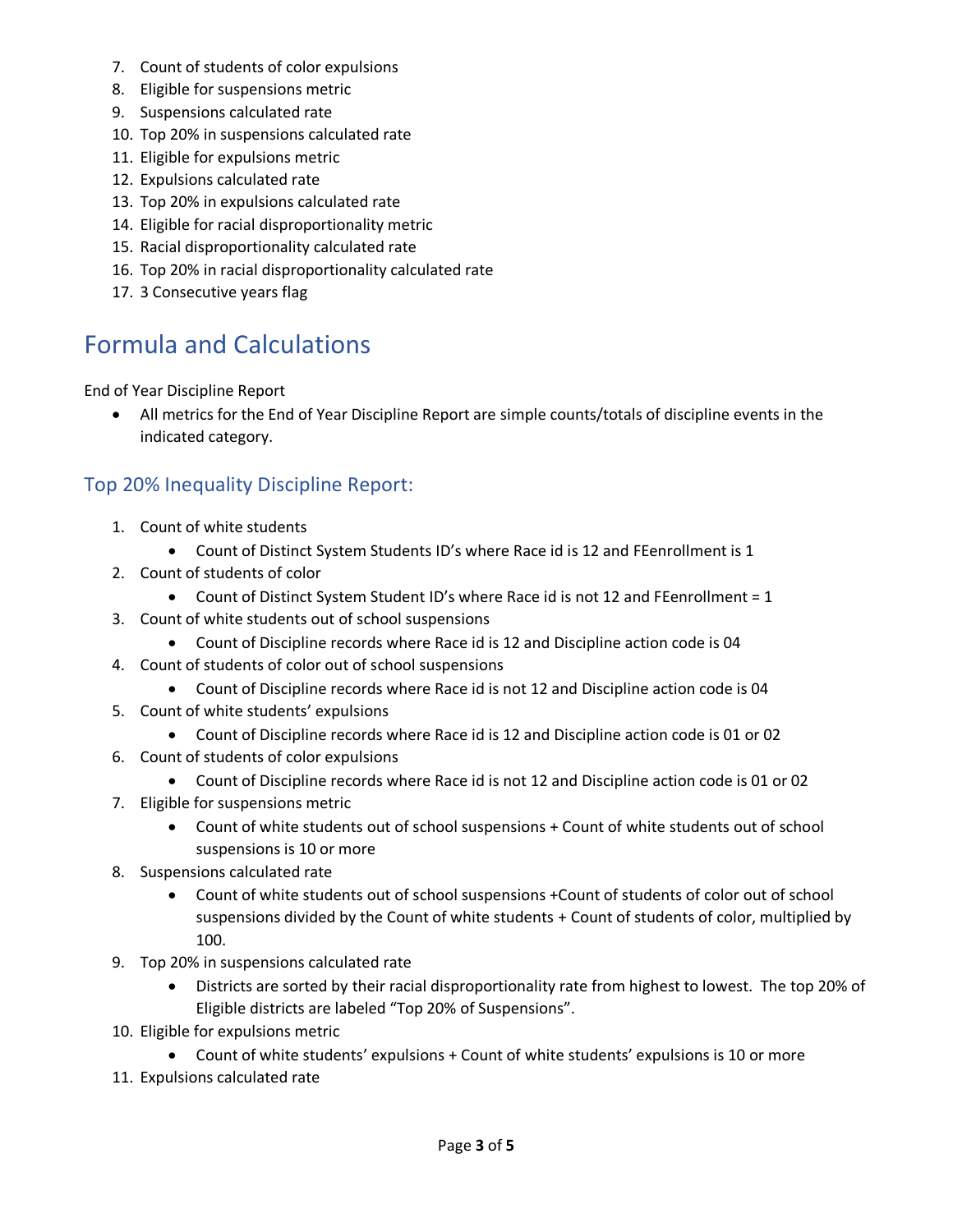- Count of white students out of school expulsions + Count of students of color out of school Expulsions divided by the Count of white students +Count of students of color, multiplied by 100.
- 12. Top 20% in expulsions calculated rate
	- Districts are sorted by their racial disproportionality rate from highest to lowest. The top 20% of Eligible district are labeled "Top 20% Expulsions".
- 13. Eligibility for racial disproportionality metric
	- Eligibility for comparison for racial disproportionality is determined when the following conditions are met:
		- Count of white students at a district is 50 or more
		- Count of students of color at a district is 50 or more
		- Count of white students out of school suspensions + Count of students of color out of school suspensions + Count of white students' expulsions + Count of students of color expulsions is greater than or equal to 10

#### 14. Racial disproportionality

- White student discipline rate divided by students of color discipline rate
	- $\blacksquare$  White student discipline rate = ((white students out of school suspensions + Count of white students expulsions) / Count of white students ) ) \* 100
	- Students of color discipline Rate =(( Students of Color out of school suspensions + Students of Color expulsions) / Count of students of color ) ) \*100
- 15. Top 20% in racial disproportionality
	- Districts are sorted by their racial disproportionality rate from highest to lowest. The top 20% of Eligible districts are labeled "Top 20% Racial Disproportionality".
- 16. 3 Consecutive years flag
	- If a school districts is flagged in any of the top 20% categories for 3 consecutive years they will be flagged with this indictor
	- The indicator is only removed if the school districts is not flagged in any of the top 20% for 3 consecutive years.

## Guidance Citation

State: The report and list described in this document are prescribed by Illinois School Code, [105 ILCS 5/2-3.162.](http://www.ilga.gov/legislation/ilcs/fulltext.asp?DocName=010500050K2-3.162)

# Business Rules

### End of the Year Discipline Data Report

- 1. Discipline action codes included: 01, 02, 03, 04, or 05
	- Include data for all public schools within school districts, including district-authorized charter schools (Category 2 and 4).

### Suppression and Redaction Rules

- Always display the total for a disciplinary action for a school district
- If discipline total (In-School Suspension, expulsions, etc.) is less than 10, then redact all the categories below by indicating the range '<10':
	- o Gender
	- o Race/Ethnicity
	- o EL Status
	- o Grade